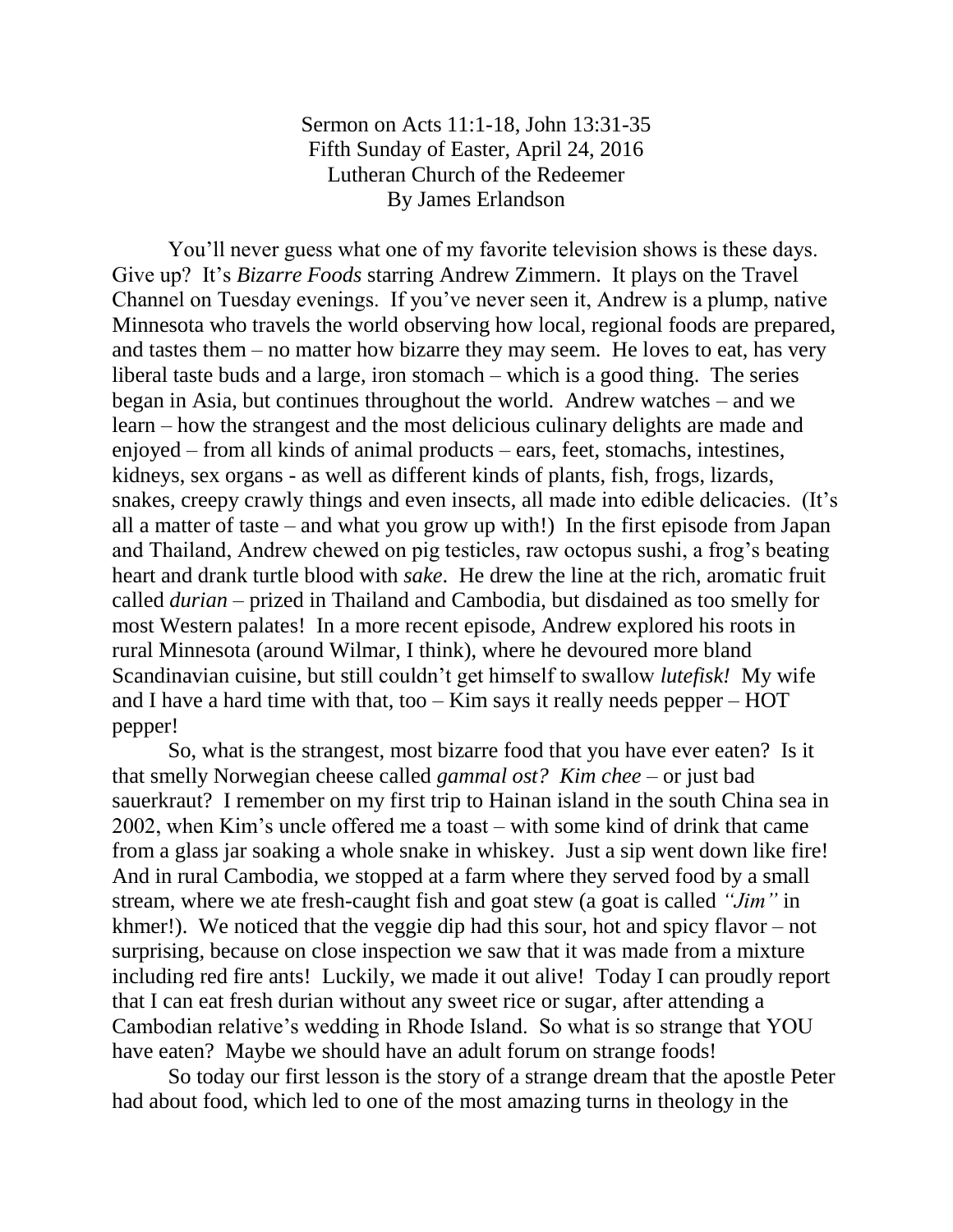history of the early Church! It began in chapter 10 of Acts, which we didn't read, which introduces a Roman army officer, a centurion named Cornelius, who lived in Caesarea. This was an ancient, pagan city on the Mediterranean Sea that was rebuilt by the original King Herod the Great, renamed in honor of Caesar Augustus, and became the administrative center for the Roman province of Galilee. Cornelius is described as "a devout man who feared God with all his household". (He probably worshipped all the Roman gods, as well as the God of Israel – but he was an inquiring, religious man.) At about that time Peter was just down the coast in the town of Joppa, and went up on the roof to pray. He was hungry, and while he was waiting for lunch, he had a strange vision – you guessed it – about *food!* He dreamed that a large sheet came down, filled with all kinds of four-footed creatures, reptiles and birds, many that were forbidden in Judaism for him to eat – but a voice invited Peter to eat *anything* that God had made. *"What God has made clean, you must not call profane."* Peter puzzled over what this dream meant – he couldn't understand it. Then messengers from Cornelius came over – Cornelius had heard of Peter and wanted to hear what he had to say. So Peter went to Cornelius' house, and heard that he had also had a dream – to invite Peter to his house! Then Peter realized what his dream had meant – *"I truly understand that God shows no partiality, but in every nation anyone who fears him and does what is right is acceptable to him."* So Peter shared with Cornelius the good news of Jesus – who he was and what he had done, and that God had raised him from the dead. Then the Holy Spirit came upon everyone in the household who was listening, and everyone was baptized in the name of Jesus – Gentiles as well as Jews! It was astounding to the Jewish Christians who had come along with Peter.

So, word got back to the apostles and believers in Judea about what had happened with Peter and Cornelius in Caesarea. When Peter came to Jerusalem, the others criticized him – "Why did you go to uncircumcised men and eat with them?" They weren't Jews! So Peter told once again the whole story of his strange dream, and what he had learned that it meant. He said, *"I remembered the word of the Lord, how he had said 'John baptized with water, but you will be baptized with the Holy Spirit.' If then God gave them the same gift that he gave us when we believed in the Lord Jesus Christ, who was I that I could hinder God? When they heard this, they were silenced. And they praised God, saying, "Then God has given even to the Gentiles the repentance that leads to life."*

This was an amazing episode in the life of the Church. It had become clear to the apostles that the power of the Holy Spirit could even come to Gentiles – those who were not circumcised Jews – AND one did not have to be a follower of the Jewish faith, or follow kosher dietary customs, traditions or laws to be baptized and believe in Jesus. This was at the same time as a great persecution of Christians was taking place, after the stoning of Stephen, the first martyr – so relations were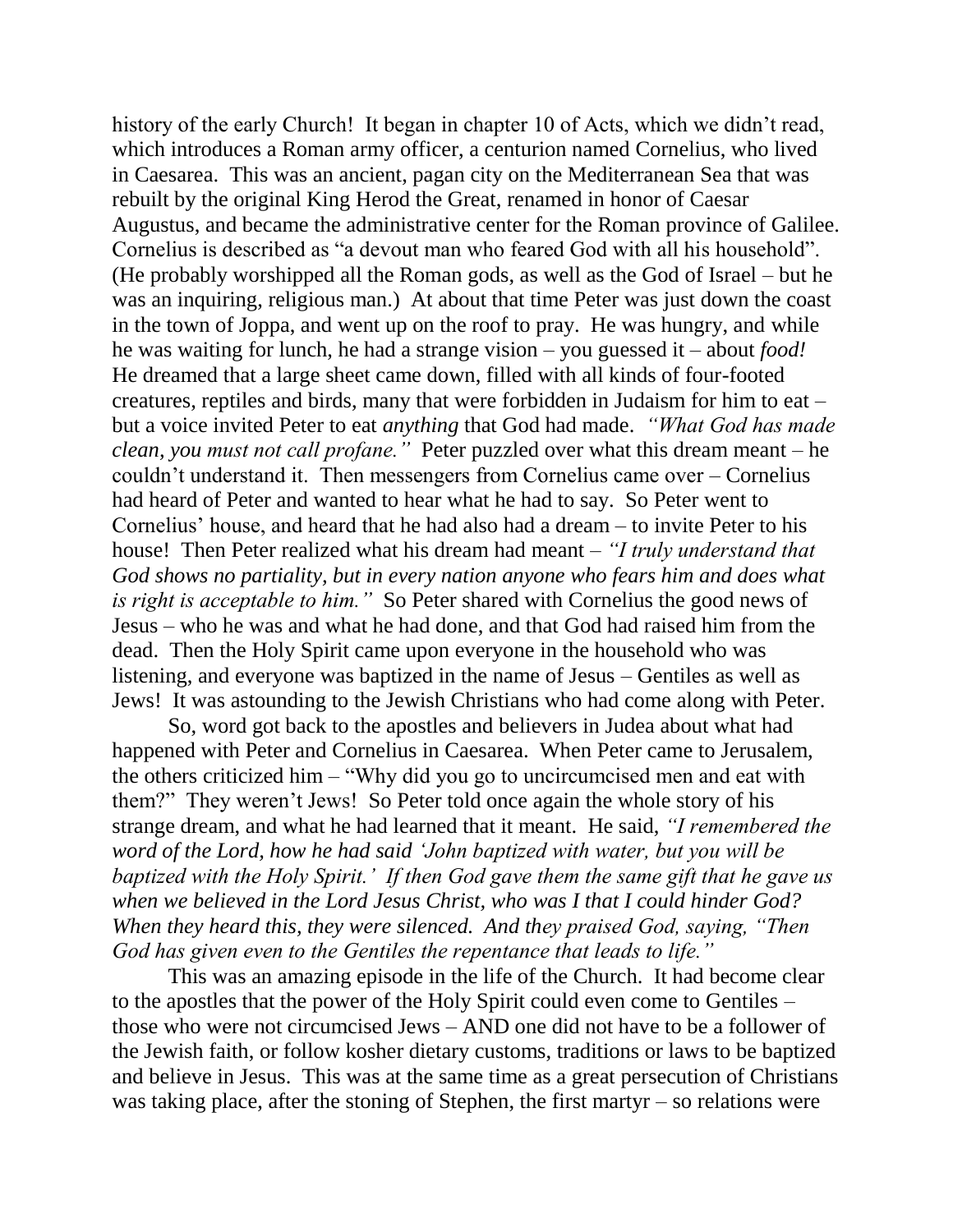very strained between those in the Jewish faith who believed in Jesus as Messiah and those who didn't. It was a scary time. Many of the persecuted fled to Antioch, in Syria – the third largest city in the Roman Empire. The story goes on to tell how word about the Lord Jesus came to Greek-speaking Jews (called *Hellenists*) there in Antioch. Many of them believed and were baptized, and scripture says that this was the first place where believers in Jesus were called "Christians". Antioch thus became one of the great centers of early Christianity, sending out missionaries like Paul and Silas, Barnabas and Mark. The Christian church there has survived for 2000 years, all the way to the present day. But now the church in Antioch is very much at risk of disappearing - as Christians flee persecution by ISIS and the civil war in Syria. The scripture story in Acts reminds us how little has changed in many ways over 20 centuries of the human story – how people of many faiths are divided because of their beliefs, yet God continues to intervene to send us the message that *faithfulness to God and love for one another is more important than anything that divides!*

Such words – that there is more that unites us than divides us – has been used by many over the years, in critical times. They have been used in politics, in race relations, and by those seeking world peace. In fact, candidate Hilary Clinton used these same words regarding her and rival Bernie Sanders in the midst of their intense campaign for a presidential nomination. When I heard her say that in a speech last week, I thought "I've heard this before!" but where? Sure enough, I heard it again on Thursday, during a workshop on relations with the Roman Catholic Church as we approach the 500<sup>th</sup> Anniversary of the Reformation in 2017. Pope John the  $23^{rd}$  (who brought renewal to the Catholic Church in Vatican II) famously said *"there is more that unites us than divides us"* – which has helped inspire 50 years of ecumenical dialog, which we hope will one day unite the Christian churches of the world in full communion with each other. Still, it seems an insurmountable dream that one day Roman Catholic and Lutheran churches will be united – too much has been said and too much blood has been spilled over 500 years. Yet there is a glimmer of hope, now that Pope Francis has said that he will participate in a service of Common Prayer this October 31 (Reformation Day) in Lund, Sweden with the Vatican and the Lutheran World Federation. Will wonders never cease with this pope, and with our God?

But isn't this what the first believers also said when they witnessed the work of the Holy Spirit when Peter reached out to Gentiles in Caesarea, like Cornelius? The good news is that God powerful works continue despite the barriers of religion and custom that we put up between us, which act like walls to prevent interaction or unity. There were seemingly impregnable barriers between Jews and Gentiles in those ancient days, between Jews and Romans, beyond faith alone, but also of language, customs, culture, and certainly around power! The Greeks and Romans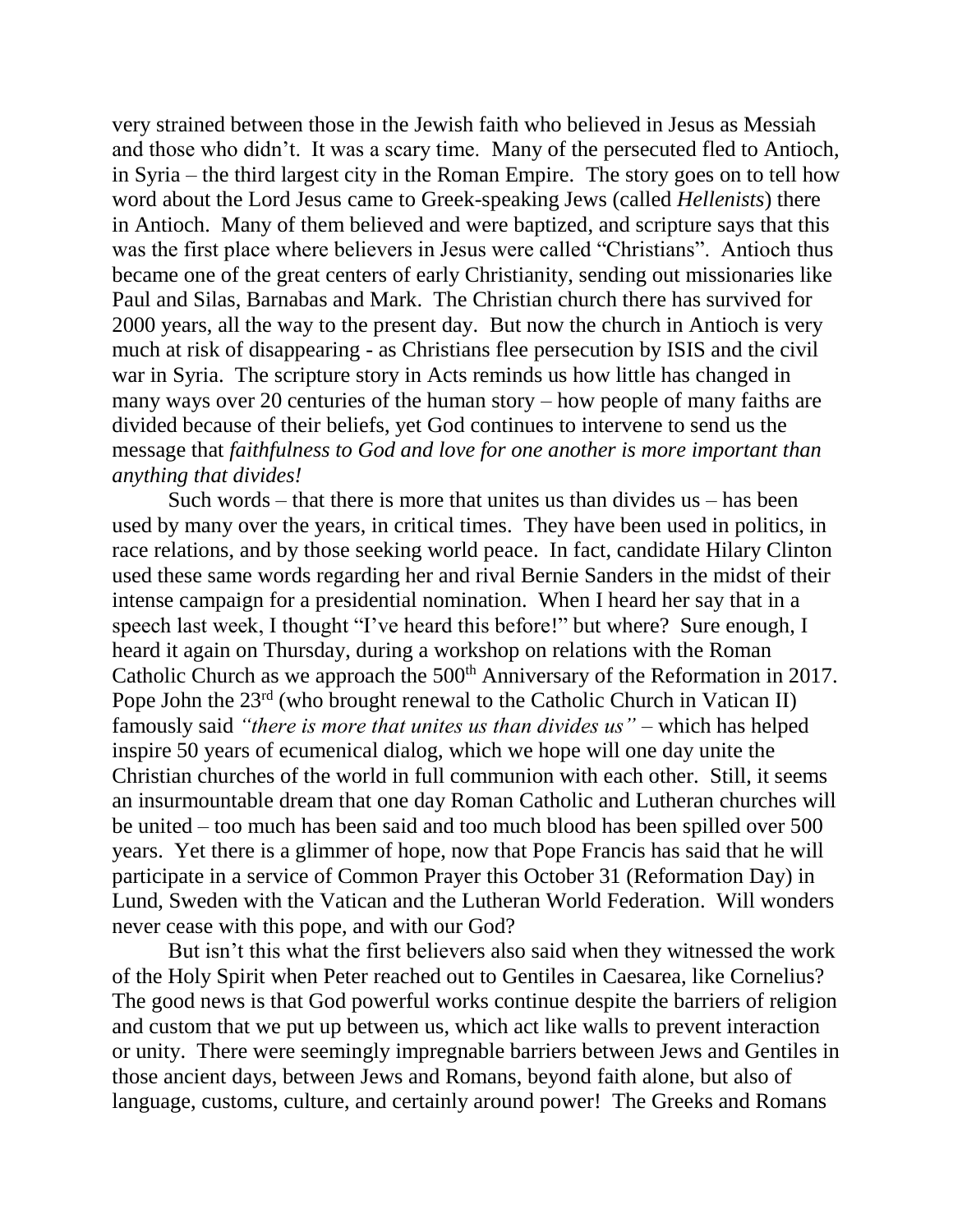had religious practices which included eating the meat that was sacrificed to the gods in their temples, which made them pagans and unclean, according to faithful Jews and Christians. But then Peter, a Jew and a Christian, met this one "pagan", God-fearing Roman officer named Cornelius, whose openness to faith in Jesus led to his receiving of power through the Holy Spirit, and his baptism into Christ. It was beyond the imagination of those early believers, who thought that one could only become a believer and receive such power of you first practiced the same beliefs and customs as they followed – and became "like them".

How much is different, and how much is the same today, in our world? Aren't we also divided by the same idea – that we are united only with those who share our culture, language and faith, and forever divided from those who are "different"? We sometimes say that in America we are "different" – that we are created by our constitution, and are united by our citizenship and our laws, not by religion, faith, or the color of our skin. But you and I know that this is seldom the case – that there is much that divides us, and the strongest divisions can be between faith, language, culture, and skin color. We are also divided by economics, by our education, by our privileges and our prejudices. When we look at our divisions in society, in politics, and faiths - the gaps that seem to be growing wider all the time – it often seems that the opposite is true: *that there is more that divides us than unites us!* If you listen to the political rhetoric of our present presidential campaign, the prospects for unity can be very discouraging. Some of those who speak the loudest have heightened the fears of those who don't know or understand those who are different from them. And so our differences over gender, sexual orientation, religion, nationality and race have too often been used to political advantage, to create fear and hatred of undocumented immigrants and refugees, for persons who are transgender, for Muslims and speakers of Arabic. We have turned the richness of human differences, and the distinctions that make us all unique, into divisions that make us distrust and fear one another – a sin that we share as human beings. Hasn't this been going on since the beginning of time, since the Biblical days of Noah? It's nothing new.

Except now we know that God provides a better way, through faith in the God who has made the whole world, who has made all creatures and human beings out of love. We have our essential unity as creatures of God, and as humans, in being beloved children of God. Our differences in language, race, and culture are there to make us beautiful in our uniqueness, to reflect the glory of God who could make us so different, yet all equally loved! God sent Jesus of Nazareth 2000 years ago as one more example of grace, to bring the message of God's love for all people and living things in all its power, to break down the boundaries and barriers that we have put up against one another.